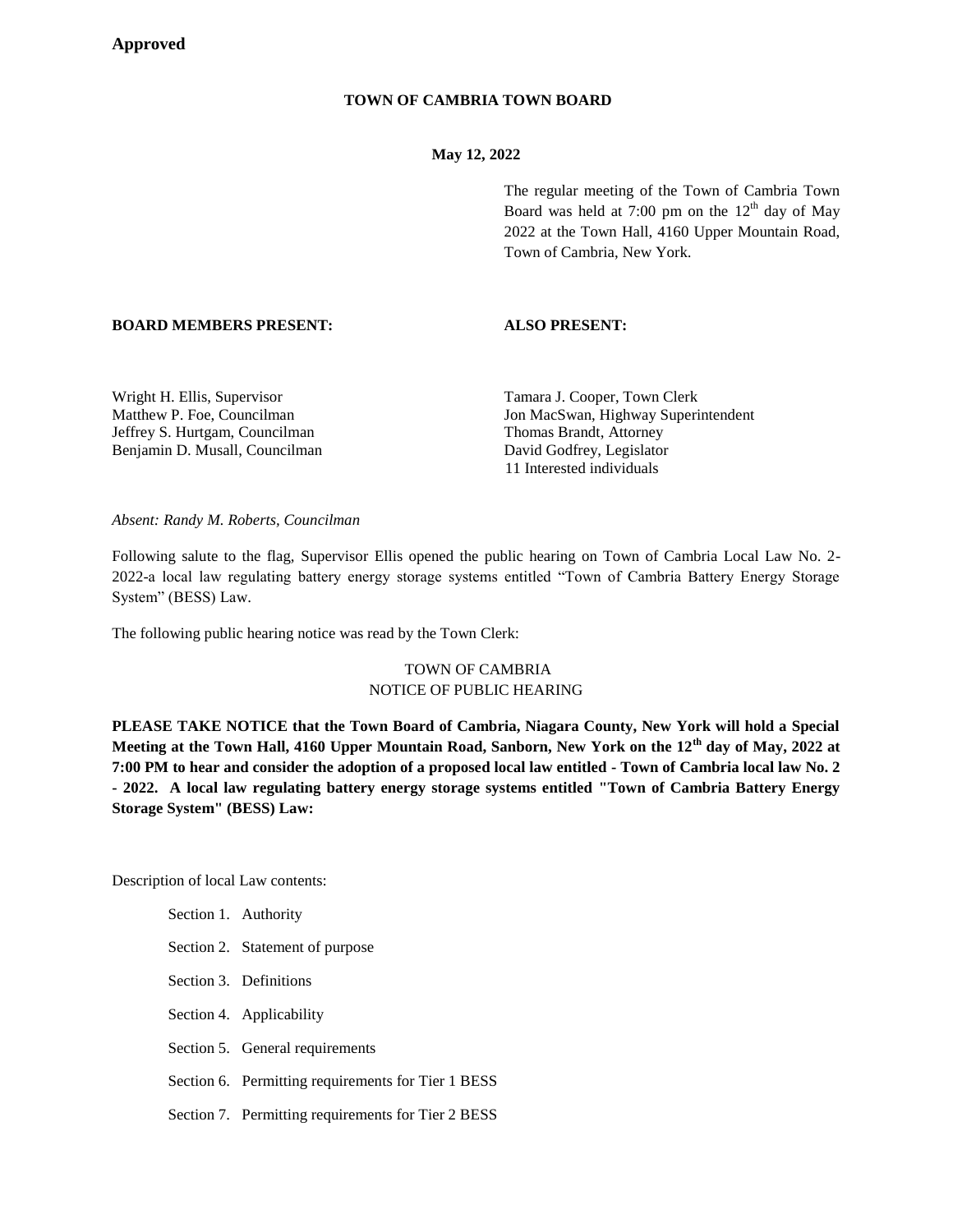- A. Applications
- B. Utility Lines and electrical circuitry
- C. Signage
- D. Lighting
- E. Vegetation and tree cutting
- F. Noise
- G. Soil removal
- H. Decommissioning
- I. Site plan application
- J. Special Use Permits standards
- K. ownership changes

Section 8. Permitting requirements for Tier 3 BESS

- A. Special Use Permit standards
- B. Other Tier 3 requirements
- Section 9. Safety
	- A. System Certification
	- B. Site Access
	- C. BESS systems and components
- Section 10. Permit time-frame and abandonment
- Section 11. Construction inspection
- Section 12. Enforcement
- Section 13. Severability

A copy of proposed Local Law No. 2 – 2022 is on file in the office of the Town Clerk at the above address where it is available for inspection/copying during regular hours. All interested parties will be heard

Tim Walck, Wendel, gave a summary of the proposed local law.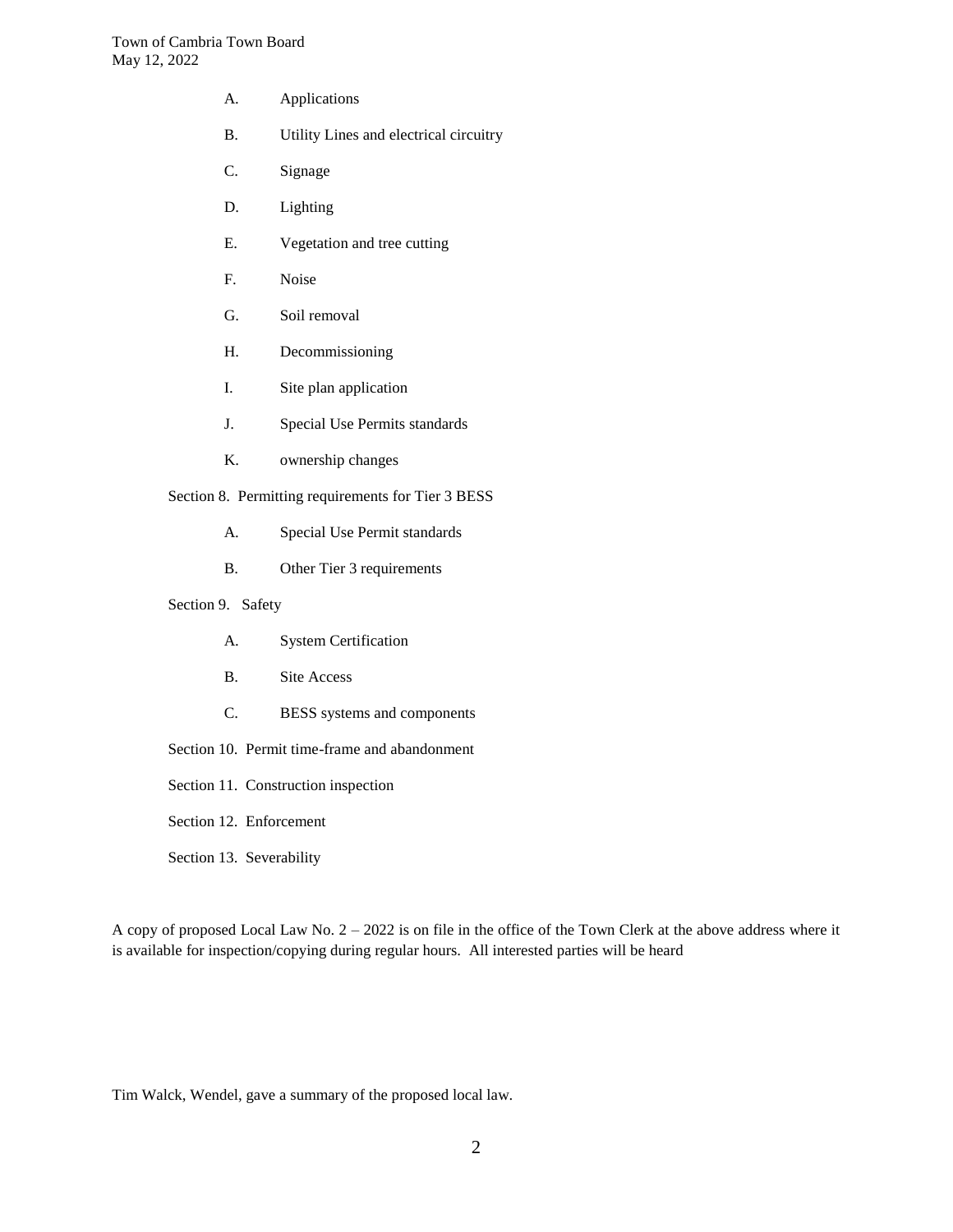This local law was set up to regulate use within the Town. It separated the battery energy storage into 3 tiers.

Tier 1- Battery Energy Storage Systems are an accessory use that have an aggregate energy capacity less than or equal to 600 KWh. They are located in a "non-dedicated use building" as defined and are not permitted to store more than 110% of two days of energy for the use on site, must be contained in an existing principal building, customarily a residence, and are a permitted use. A building permit shall be issued by the Code Enforcement Officer provided applicant is in compliance with all applicable provisions of this Local Law.

Tier 2- Battery Energy Storage Systems are an accessory use that have an aggregate energy capacity greater than 600KWh or are comprised of more than one storage battery technology in a room or enclosed area or are located outside of the primary building. Tier 2 Battery Energy Storage Systems may not exceed storage of 110% of two days of energy for the user and are permitted in an accessory building as defined in the Town Code provided a Special Use Permit is granted and Site Plan is granted.

Tier 3- Battery Energy Systems are a Primary Use or do not meet the definition of a Tier 1 or Tier 2 system and are limited in size to 1MW (systems over this size are not allowed in the Town). No stand-alone systems are allowed, these systems need to be associated with a Tier 3 or a Tier 4 Solar Energy System as defined in Local Law No. 1- 2021 Regulating Solar Energy Systems, are permitted to store battery power in a "dedicated Use Building" as defined hereunder to store energy and/or to put stored energy into the power grid and are permitted provided a Special Use Permit is granted by the Planning Board and provided Site Plan approval is granted.

Supervisor Ellis opened the public hearing for public comment (7:09)

## **Sharon Tasner-Subbera Rd.**

Ms. Tasner asked if the Bear Ridge Solar project comes to the Town, would the Tier 3 apply to that particular project.

Supervisor Ellis indicated that under the 94C, if the battery storage is part of the initial application it is treated through ORES and Article 94C. If it comes up after the application is submitted it is subject to Local Laws and processed through the municipality.

As there were no further comments, the public hearing was closed at 7:10 pm.

## **PUBLIC INFORMATION MEETING MS4 DRAFT ANNUAL REPORT/STORMWATER MANAGEMENT PLAN**

Tim Walck, Wendel, gave a brief presentation with regard to the Stormwater Management Program which included the six factors affecting Stormwater Management: public education and outreach, public participation and involvement; illicit detection/discharge; construction control measures; post-construction control measures and stormwater pollution prevention "good housekeeping". The report is available for review on the Town of Cambria website and in the Town Clerk's office.

## **John Soto-Baer Rd.**

Mr. Soto asked Mr. Walck his professional opinion on whether or not the Bear Ridge Solar Project will impact the Storm Water System.

Mr. Walck indicated that each project has to be reviewed on its own merit. The plan, the detailed construction plans for the Bear Ridge Solar Project will have to be reviewed and they will need to comply with the law. If this moves forward, he doesn't believe 94C will get them out of following Storm Water Regulations- they will have to follow them. Mr. Walck has not personally reviewed the specific plan for the Storm water with regard to the solar panels, but if the ground cover itself doesn't change- he doesn't know if they will be increasing the run off.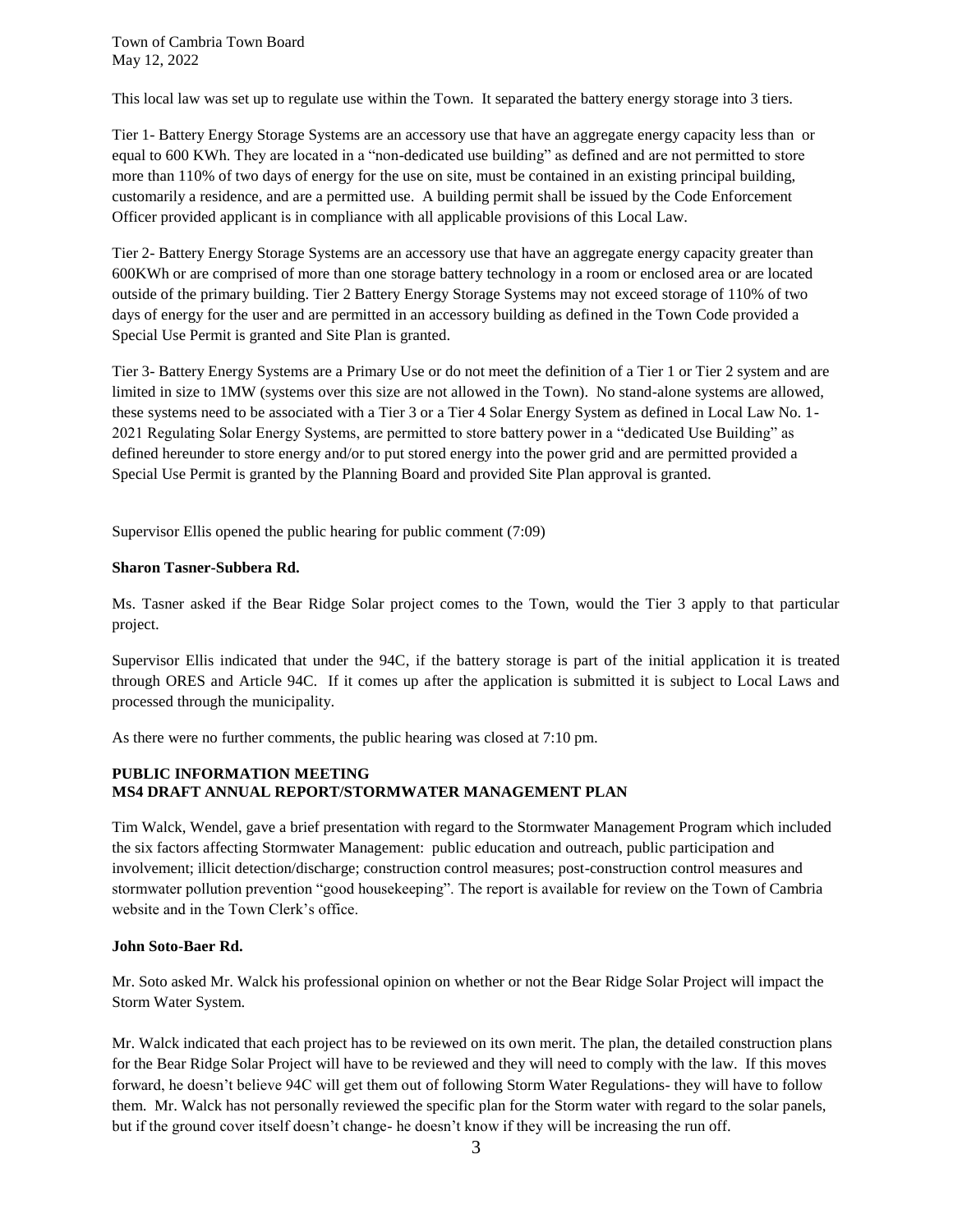Mr. Soto asked if Wendel Engineers was following the study from Virginia with regard to solar panels and run off. Mr. Walck said that question is best addressed to Drew Reilly, Wendel, who has more detail regarding solar.

As there were no further questions or comments from the public, Supervisor Ellis closed the informational meeting.

Supervisor Ellis called the meeting to order. Board members took action upon the following matters:

## **APPROVAL OF MINUTES**

**Upon a motion duly made by Councilman Foe and seconded by Councilman Hurtgam, it was resolved to approve the minutes of the work and regular Town Board meetings of May 12, 2022.**

Ayes: Ellis, Foe, Hurtgam, Musall **-Motion Carried-**

#### **APPROVAL OF VOUCHERS**

Having been reviewed by the Town Board, the following claims were presented for payment:

| May 12, 2022           |                      |               |
|------------------------|----------------------|---------------|
| <b>FUND</b>            | <b>CLAIM NUMBERS</b> | <b>AMOUNT</b> |
| <b>Cemetery</b>        | $2 - 4$              | \$2,178.28    |
| <b>Drainage</b>        | 5                    | \$3,628.60    |
| <b>General</b>         | 189-237              | \$99,854.56   |
| <b>Highway</b>         | 60-74                | \$31,584.56   |
| <b>Refuse</b>          | $4 - 5$              | \$35,539.77   |
| <b>Sewer Op</b>        | $21 - 24$            | \$2,299.53    |
| <b>Water Operating</b> | 73-83                | \$6,007.28    |

**Upon a motion duly made by Councilman Musall and seconded by Councilman Hurtgam it was resolved that the abstract of audited vouchers dated May 12, 2022 be approved as read by the Town Clerk.**

Ayes: Ellis, Foe, Hurtgam, Musall **-Motion Carried-**

#### **BESS Local Law**

Supervisor Ellis indicated that the Town Board will not take action because the SEQR period runs until the  $20<sup>th</sup>$  of May for input from interested parties that have been addressed. Action will be taken at the June meeting.

## **MS4 DRAFT STORM WATER ANNUAL REPORT**

**Upon a motion duly made by Councilman Foe and seconded by Councilman Musall, it was resolved to approve the MS4 Draft Annual Report for 2021 to authorize Supervisor Ellis to sign the document and forward it to the DEC.**

Ayes: Ellis, Foe, Hurtgam, Musall **-Motion Carried-**

**TOWN PARK SECURITY CAMERA SYSTEM**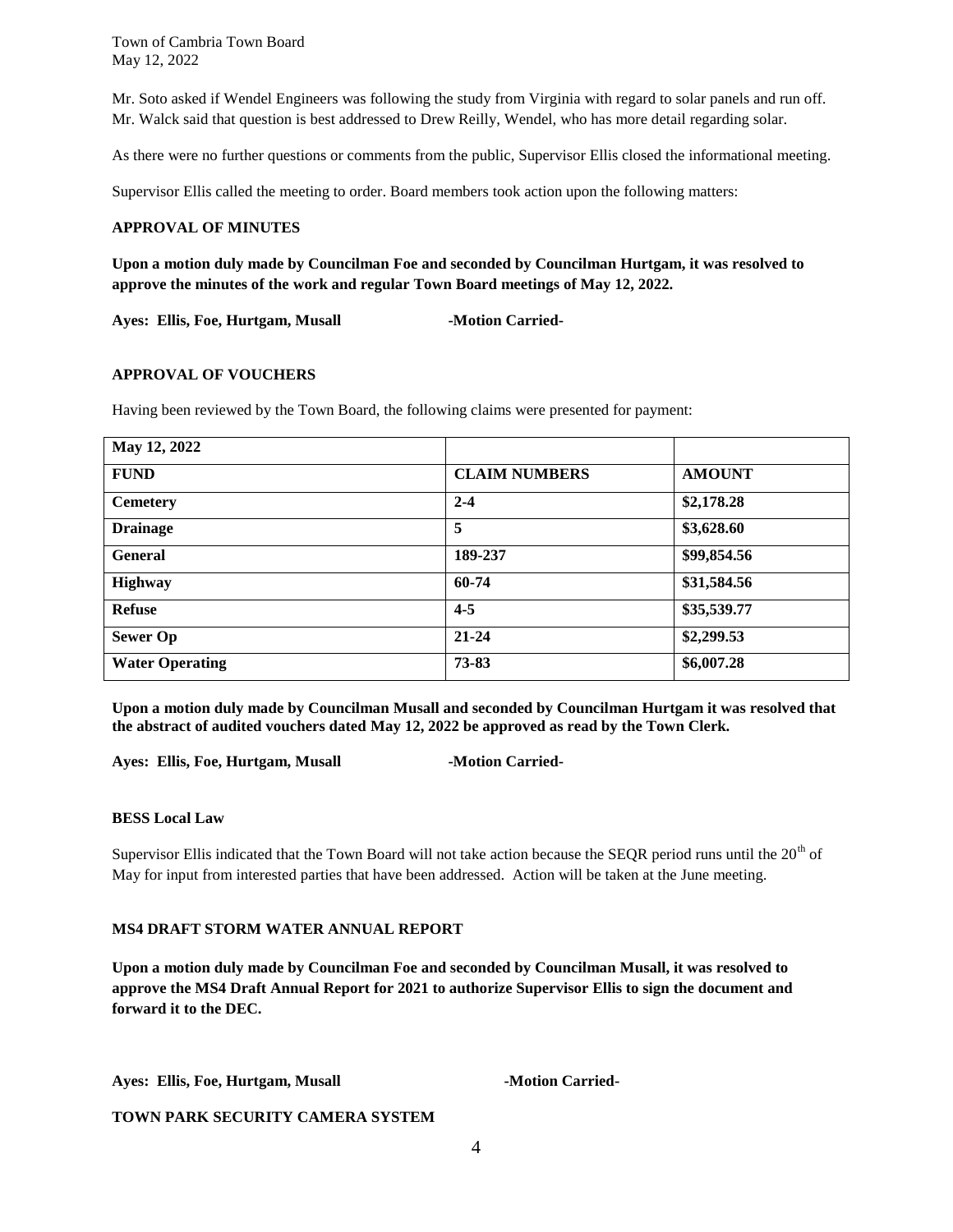**Councilman Foe reported that one proposal has been received and waiting for another proposal in order to move forward on this item.** 

## **DISPOSAL OF TOWN PROPERTY**

Supervisor Ellis reported the Town Board is in communication with the Sno-Cheifs regarding property at the former Lockport AF Base and awaiting a final answer by next week.

## **TOWN CLERK REPORTS**

The Town Clerk reported receipt of the following:

| $\bullet$ | Town Clerk Report April:         | Total Receipts: | - \$ | 27.365.79      |
|-----------|----------------------------------|-----------------|------|----------------|
|           | Building Inspector Report April: |                 |      | 5.970.35       |
|           | Estimated value of construction: |                 |      | \$1,125,439.00 |

## **HIGHWAY SUPERINTENDENT REPORTS**

Jon MacSwan, Highway Superintendent, reported as follows:

- May  $14^{th}$  9am to 12pm Tire Drop off/Electronic Recycling and Mulch pick-up
- Burch Rd. was widened, waiting for it to settle in order to pave (within the next couple weeks)
- Brush pick up
- Working with Wendel on specs for repair of Community Room roof and should be ready for the June meeting.

Mr. MacSwan is requesting a resolution allowing the Village of Lewiston, Village of Wilson, Town of Wilson, Town of Wheatfield to use the Town of Cambria's estimates for paving.

**Upon a motion duly made by Councilman Hurtgam and seconded by Councilman Musall it was resolved to allow the Village of Lewiston, Village of Wilson, Town of Wilson, and Town of Wheatfield to use the Town of Cambria's bid prices and final determination for their own use for paving.**

Ayes: Ellis, Foe, Hurtgam, Musall **-Motion Carried-**

## **WATER SEWER REPORTS**

- Restoration work is being done from installation of water services in the winter.
- Installing water meters
- Two new services on Rt. 31 & Cambria Rd.

## **TOWN PARK:**

- The concrete pads under the pavilions are complete.
- Lacrosse field is staked out.
- Pickle Ball court will be started on soon.

The Town Highway Clerk will be leaving at the end of the summer.

**Upon a motion duly made by Councilman Foe and seconded by Councilman Musall it was resolved to authorize the Town Clerk to advertise for a Highway Clerk.**

**Ayes: Ellis, Foe, Hurtgam, Musall -Motion Carried-**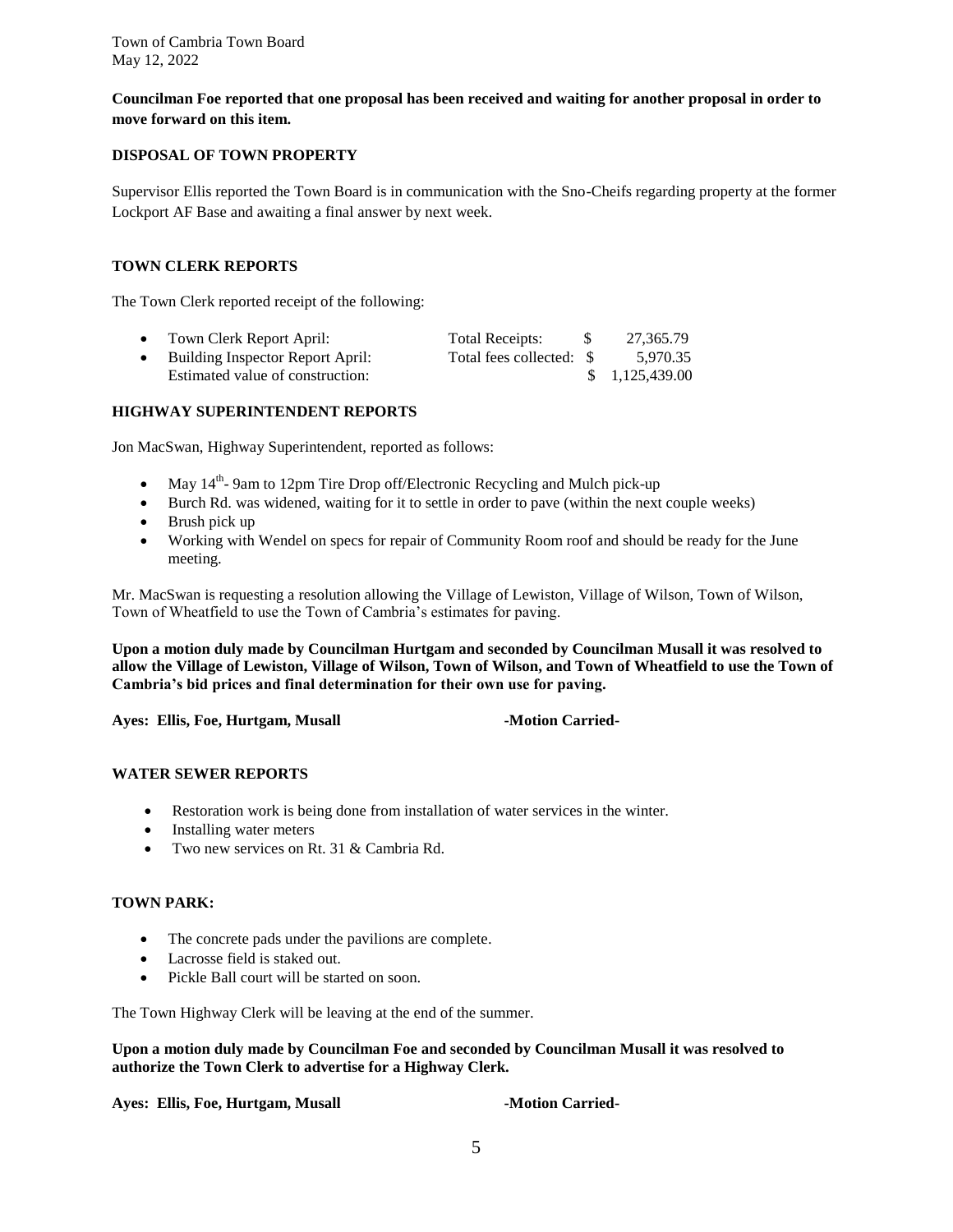## **ATTORNEY REPORTS**

No reports.

Supervisor Ellis reported as follow:

## **BEAR RIDGE SOLAR PROJECT**

No report.

#### **MEMORIAL DAY**

There will be a Memorial Day Parade from Pekin Fire Company to Mt. View Cemetery starting at 9:30 am on Memorial Day. The ceremony will be held at the cemetery. The guest speaker is Vietnam Veteran, Jon MacSwan.

## **CONCERNS OF CITIZENS**

No one present to be heard.

#### **NEW BUSINESS**

## **CHANGE OF TENANT REQUEST – 3857 EAGLE DR, SANBORN (PD)**

Supervisor Ellis introduced Steve Federico to discuss the change of tenant request for 3857 Eagle Drive.

Mr. Federico indicated that he purchased the property in January from Ken Hill who had owned it for some time and operated a millwork manufacturing business. He is here tonight to get approval from the Town Board for a change of use/tenancy. Currently he is working with a health and beauty company Pop & Polish LLC who makes their own handmade nail polish, bath & body products and cosmetics. The business will consist of two owners as well as two to three part time employees.

**Upon a motion duly made by Councilman Foe and seconded by Councilman Hurtgam it was resolved to send the request to change use/tenancy for 3857 Eagle Drive, to the Planning Board for a Site Plan Review.**

Ayes: Ellis, Foe, Hurtgam, Musall **-Motion Carried-**

## **REZONING APPLICATION – NIAGARA COUNTY PROPERTY**

Supervisor Ellis reported that Niagara County owns approximately 60 acres on Junction Road across from the IDA Park and would like to develop an Industrial Park on that parcel. The County Industrial Park in Wheatfield is fullnot all sites are in use but all have been sold. The Town of Lockport is in the same position. This parcel is currently zoned AR and the County would like it re-zoned to Planned Development. This will allow more flexibility with the use.

#### **Lead Agency Resolution**

**WHEREAS**, the Town of Cambria has received a Rezoning application from Niagara County, and

**WHEREAS**, the application is for the rezoning of approximately 60 acres of land, located on the west side of Lockport Junction Road, SBL# 107.00-2-32 from A-R to P-D, and

**WHEREAS**, it is the intent of Niagara County to create a Business Park, and

**WHEREAS**, the rezoning application appears to be in conformance with the Comprehensive Plan, and